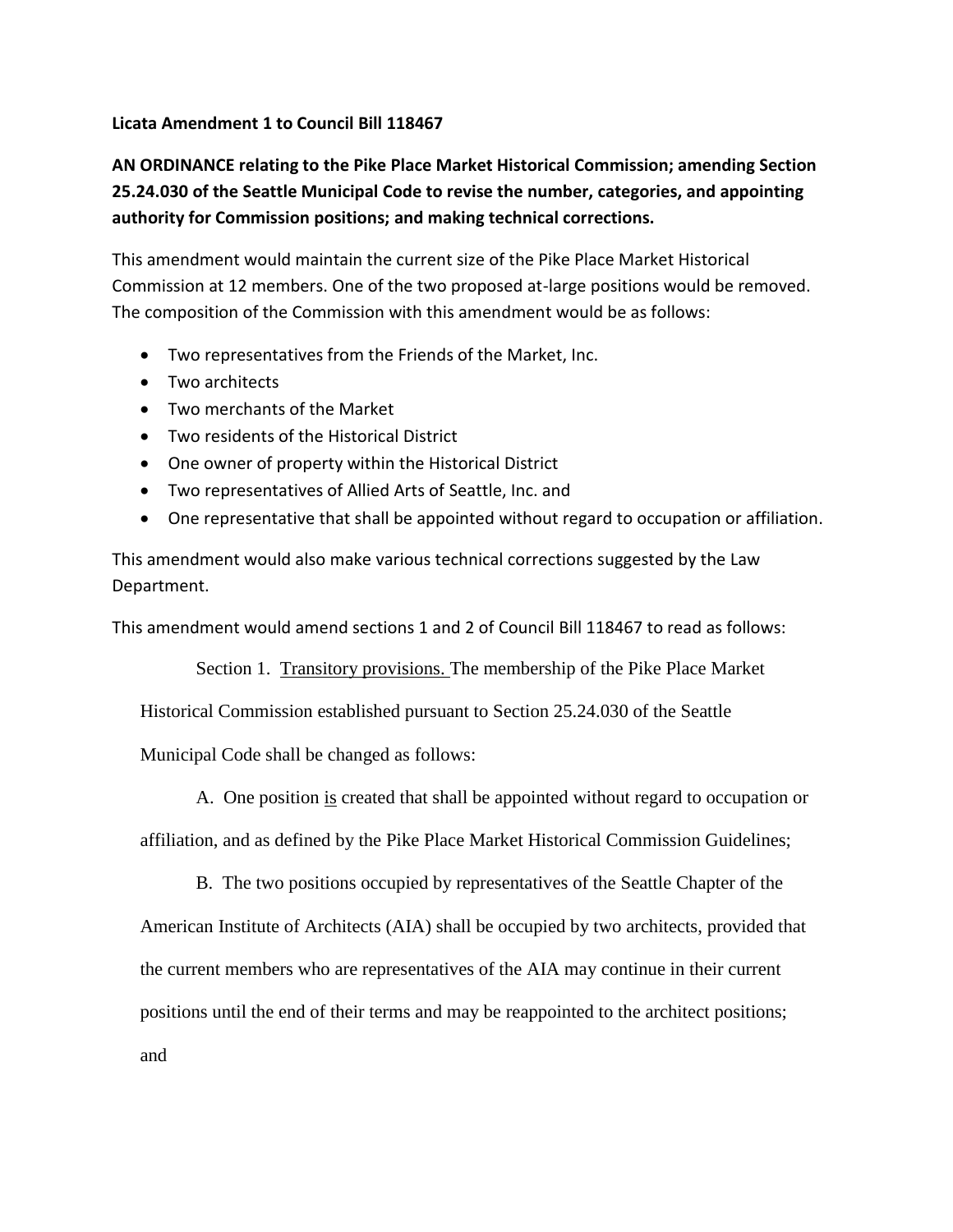C. One of the positions occupied by an owner of property within the Pike Place Market Historical District (Historical District) is eliminated, provided that the member who is a property owner whose term expires the latest in time shall occupy the position created in subsection 1.A of this ordinance as of the effective date of this ordinance.

Section 2. Section 25.24.030 of the Seattle Municipal Code, last amended by Ordinance 115958, is amended as follows:

## **25.24.030 Commission created.**

A. There is created a Market Historical Commission (((hereafter ealled))"Commission") ((appointed by the Mayor with the consent of a majority of the City Council and to be)) composed of 12 members, whose positions shall be numbered from 1 to 12. The members shall be appointed by the Mayor and confirmed by the City Council. The Commission shall be composed of two  $((2))$  representatives  $((each))$  from the Friends of the Market, Inc. (positions 1 and 2), ((Allied Arts of Seattle, Inc., and the Seattle Chapter of the American Institute of Architects; and two (2)) two architects (positions 3 and 4), two merchants of the Market (positions 5 and 6), two residents of the Historical District (positions 7 and 8), one owner( $(\epsilon)$ ) of property within the Historical District (position 9), two representatives of Allied Arts of Seattle, Inc. (positions 10 and 11),((two (2) merchants of the markets, and two (2) residents of the Historical District)) and one representative that shall be appointed without regard to occupation or affiliation (position 12). For purposes of this Section 25.24.030, "merchants of the Market" means persons that sell merchandise or services from shops or concessions including, but not limited to, high stalls, fishmongers, and craft and produce sellers, located within the Pike Place Market Historical District, and "resident of the Historical District" means a person